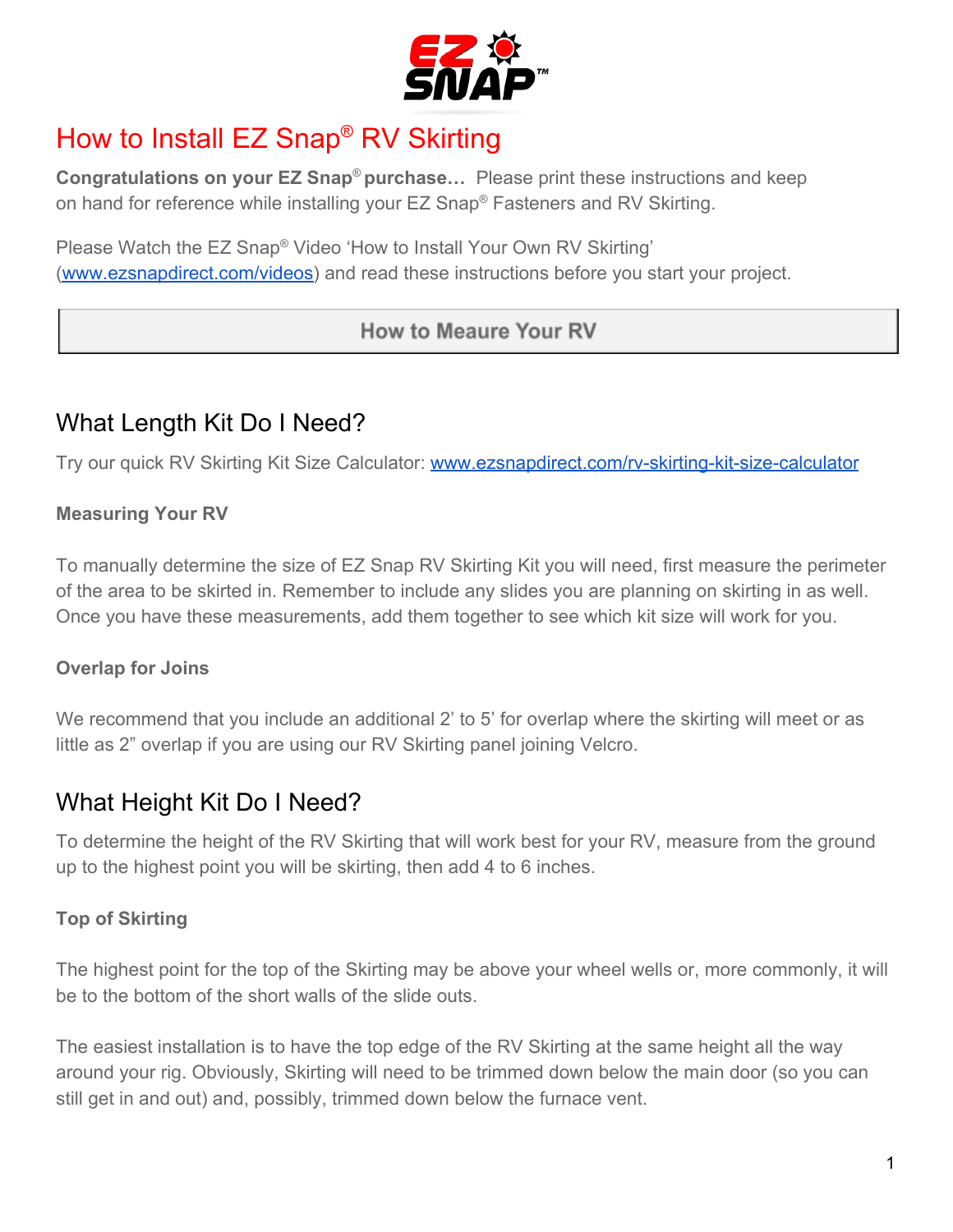## **Fastener Height**

When deciding what height to mount Skirting, consider where the EZ Snap Fasteners will be located. Remember, Adhesive Fasteners require a totally smooth, flat, and clean mounting surface at least 1 inch wide.

Once you have decided on the best location to install the Fasteners, measure from the Fastener height down to the ground, then add 4 to 6 inches.

## **Add Four to Six Inches**

Remember to add 4 to 6 inches to the highest point measurement for extra Skirting Material that is needed to fold under the pipe frame at ground level.

## How to Install RV Skirting

## How to Install Side Skirting

When your kit arrives, start by marking the locations of where you plan to mount your fasteners. Mark just above the area where you are planning to mount the studs. Place a fastener at every point that the fabric will start and stop around objects.

## **Install EZ Snap Studs**

**IMPORTANT: Fastener spacing should be a Maximum of 10 inches or less for screw in studs or a Maximum of 5 inches when using the 3M adhesive studs.**



**All Caps and Pins work with both Adhesive and Screw Studs.**

**Studs (Adhesive or Screw-in):** Attach to the RV.

**Caps and Pins:** Lock permanently together on the RV Skirting.

Adhesive Studs stick best on smooth surfaces like fibreglass and aluminum. Mounting surface must be a minimum 7/8 inch wide, flat, non-textured.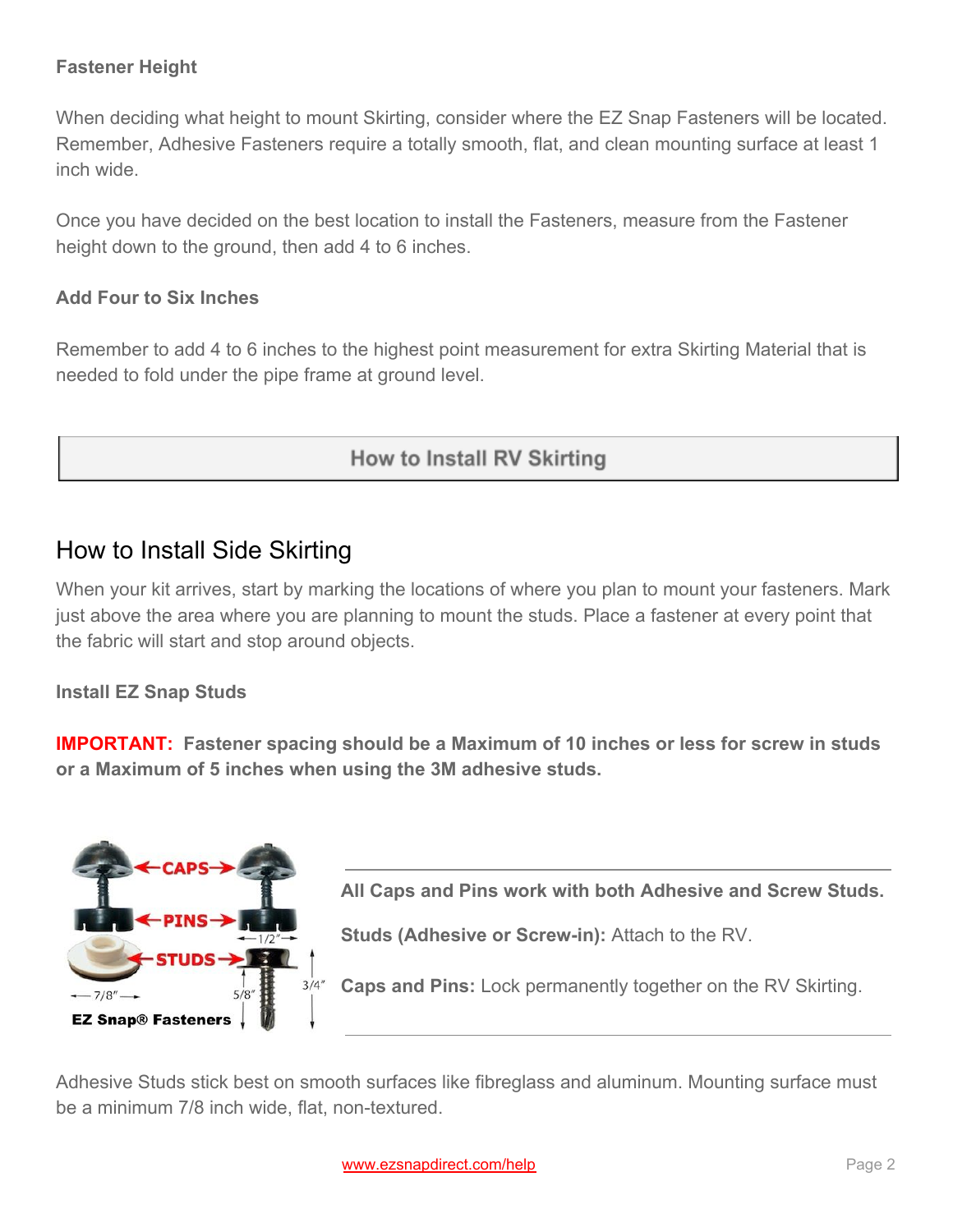## **Surface Prep for 3M Adhesive Studs**

Thoroughly clean the area where the Studs will be mounted with 50/50 solution of isopropyl alcohol (rubbing alcohol) and water to remove any film, dirt or oxidization.

## **Caution: Do NOT use cleaning solutions, solvents, or any petroleum products since they are not compatible with the 3M VHB Adhesive.**

3M recommends using 3M Primer as the final surface prep before mounting Studs. Apply sparingly to the spots where Adhesive Fasteners will be mounted.

Now it is time to install the studs. If you are installing using the self-tapping screw stud fasteners, there is no surface prep or pre-drilling required and they can be simply screwed into the RV. Be careful not to over tighten the screw. Add a small dab of silicone to the cavity in the back of the snap stud to help seal off the screw hole.

## **Peel & Stick 3M**

Once you have cleaned and primed the mounting surface for the adhesive studs, simply peel off the liner on the back of the stud. Take care not to touch the adhesive once the liner is removed as this can contaminate the adhesive surface.

## **Press Hard**

Press the adhesive studs into place on the cleaned and primed mounting surface. Repeat this as you move around the RV. Press and hold the adhesive studs in place with firm pressure for a few seconds. 3M recommends 15 lbs of force. Press in the center and around the outer edges.

## **Installation Temperature**

**IMPORTANT: Ideally temperatures should be at least +15 C / 60 F during installation and for 72 hours continuously.** It is recommended to let the adhesive studs set for 24 hours before you start to install the skirting material.

#### **Install Pins**

Next, snap the EZ Snap pins onto the studs you installed on your RV. Push the pin onto the stud until it snaps on. Repeat this as you move around the RV.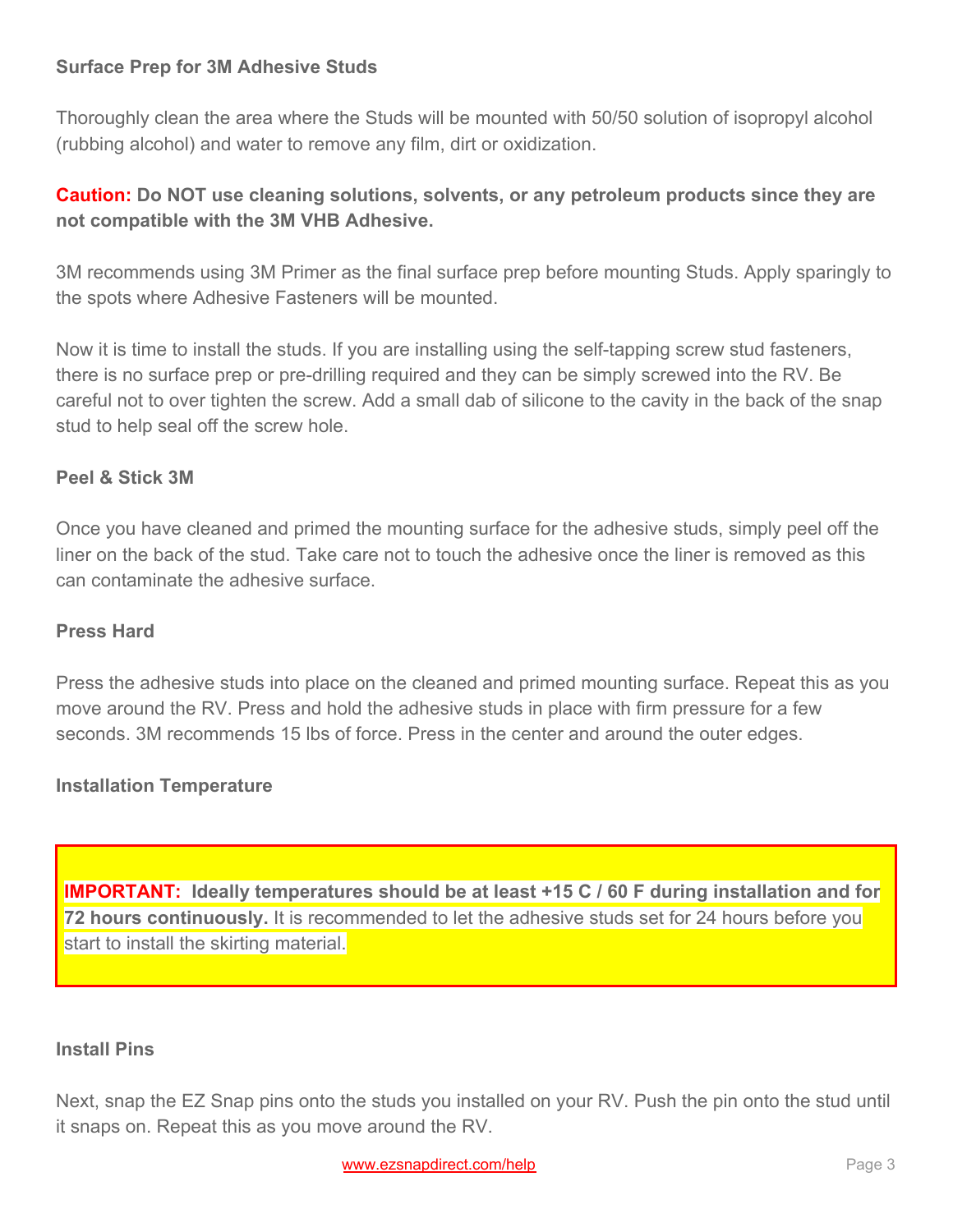## **Install Skirting**

Roll out the RV skirting material along one side of the RV. The easiest installation is one continuous piece, starting at the sani dump, all the way around the RV, finishing with an overlap at the sani dump.

Some customers prefer to work with a number of shorter lengths. Remember that you will need extra skirting length and panel joining Velcro for each additional overlap. This specialized Velcro is designed to bond permanently to the vinyl skirting.

## **Straight Cuts**

When cutting skirting, it is best to use a framing square and a straightedge to draw a line, then use the line as a cutting guide. A sharp pair of scissors works best. Ideally they should be sharp enough so that you can just push them to cut. This tends to produce the straightest looking cut.

## **Position Skirting**

Once you have your skirting rolled out, you can begin to position it in place. This step, as with all the steps, is quicker and easier if you have an assistant to help you. Lift the skirting into position so that it is at the same height as the highest fasteners.

#### **Push Skirting Onto Pins**

With the fabric positioned in place, begin fastening it by puncturing the EZ Snap pins through the fabric. Using two hands, push the fabric down on the pin until it pops through.

## **IMPORTANT: Push straight down on pins or they may break.**

Move from pin to pin as you continue to puncture the pins through the fabric. It is important to ensure that you push the pin all the way through the skirting and all the way down to the base of the pin. You want to make sure that the teeth on the pin are fully exposed so that the caps will lock on properly.

#### **Trimming to Fit**

Once the skirting has been positioned on the pins, you can use a straightedge to draw in cut lines for areas that will be cut away and removed.

#### **IMPORTANT:** Leave  $\frac{1}{2}$ " to  $\frac{3}{4}$ " of space between the edge of the skirting and the pin.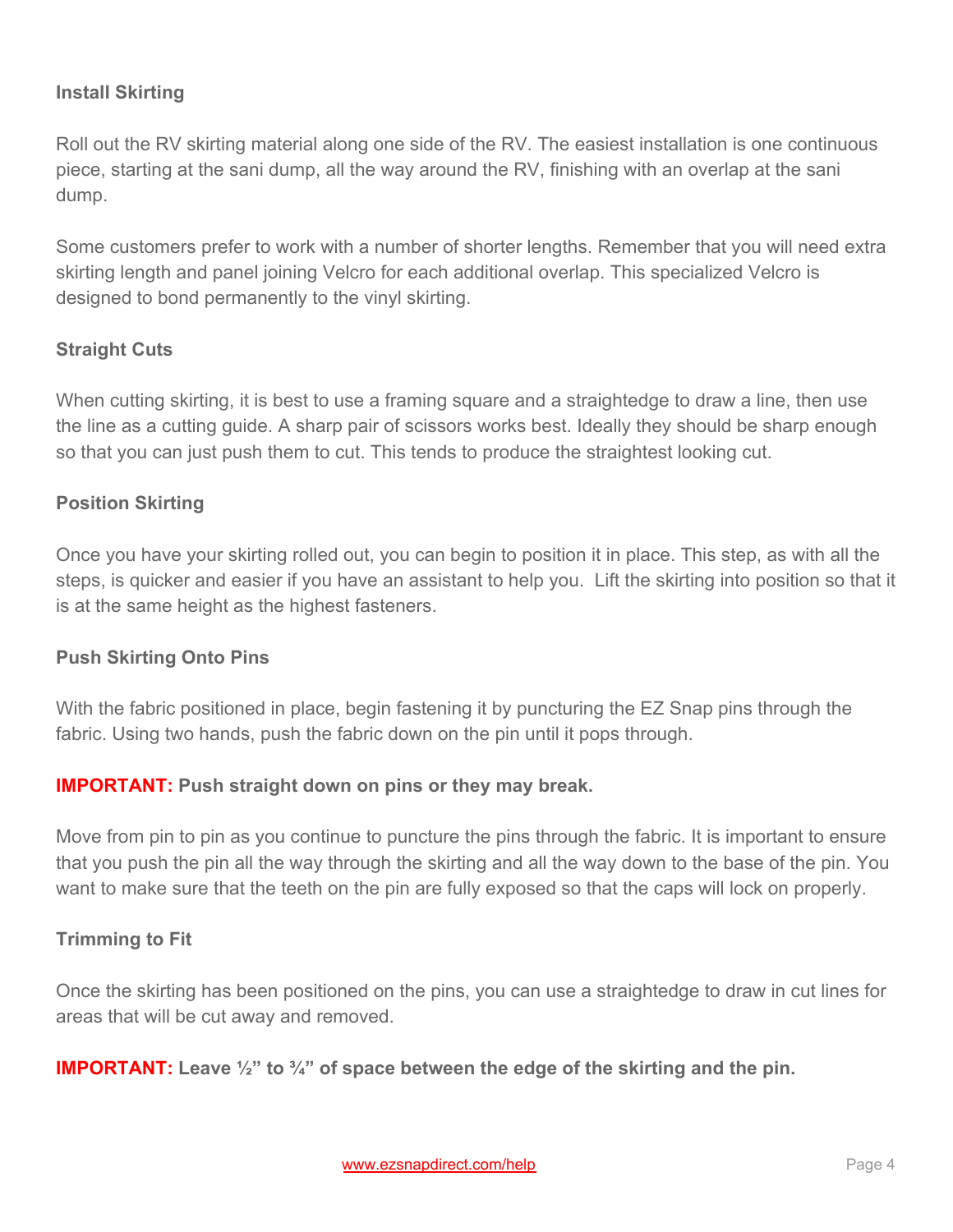Cut along the line you have drawn to remove the excess fabric. The EZ Snap RV Skirting is a non-fray fabric and does not require hemming or binding of the cut edge. Continue this procedure as you work your way around the RV.

**IMPORTANT: As you fit your skirting to your RV make sure that maintain the proper clearances from any heat exhausts or venting. Do not cover over these areas under any circumstances.**

## **Install Caps**

Once the skirting is installed over all the pins and is hanging the way you want it to, start locking the fabric onto the pins by pushing on the EZ Snap caps. If you need to adjust the skirting, it's OK to pull the skirting off the pins, adjust the skirting, then push the skirting back onto the pins.

**IMPORTANT: Skirting must be pushed onto the pin firmly, all the way down to the base of the pin, exposing all of the locking teeth.** This ensures the caps will lock properly onto each pin.

## **Securing Against Wind**

The bottom edge of the skirting must be secured against wind. Please see the Pipe Frame instructions for details.

## How to Install 5th Wheel Hitch Skirting

When skirting a 5th wheel RV, a nice addition is to add taller skirting to the hitch area. EZ Snap Hitch Enclosure Skirting Kits utilize extra tall skirting and are great for adding extra storage and insulating value to your skirting project. Installation instructions for 5th wheel hitch enclosure skirting are the same as for the shorter side skirting. Please refer to the How to Install RV Skirting instructions above.

## **Zipper Access Door**

EZ Snap provides an optional sewn in zippered access door at the time your kit is ordered. This zippered door is done at the factory using two heavy duty industrial strength zippers, sewn into the door side of the hitch enclosure skirting. The access door provides an easy way to access the space inside your 5th wheel hitch enclosure area.

## **Wind Warning**

If installing skirting only around the hitch area of the fifth wheel, it is very important to seal up the open space between the floor of the RV and the ground (at the back of the hitch area) in order to avoid wind damage. To effectively secure the hitch enclosure skirting against wind, whether using a sheet of plywood or skirting material to cover the space between the floor of the RV and the ground, [www.ezsnapdirect.com/help](https://www.ezsnapdirect.com/) **Page 5**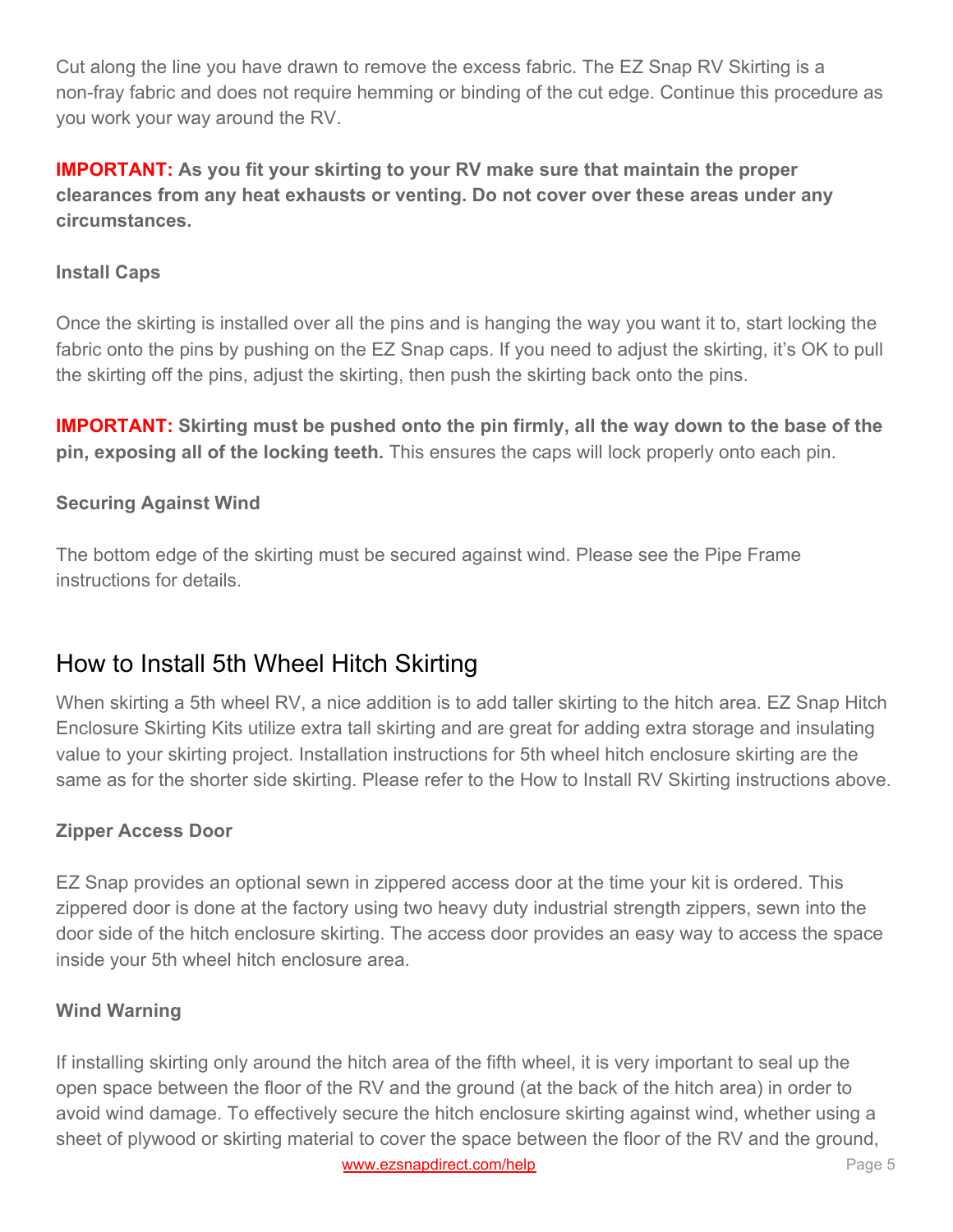the skirting will need to attach using Velcro or snaps. If the entire hitch area is not sealed up properly to secure against wind, the wind may get in behind the enclosure skirting. When that happens, the large piece of skirting acts like a parachute and the extreme force may break the fasteners or cause other issues.

## **Secure the Bottom of Skirting**

It is recommended to make a 3/4 inch PVC plastic pipe frame around the bottom of the skirting and attach the skirting to the pipe frame using EZ Snap Pipe Clamps. When using the pipe frame to secure your hitch area skirting against wind, place weights in behind the skirting to hold the frame and skirting in place.

## **Weight Warning**

Placing weights onto the bottom of the skirting in a way that pulls down on the fasteners will eventually pull the fasteners off the mounting surface. Weights must be placed on the extra skirting material that is laying on the ground (on the inside of the pipe frame).

## **Finishing Touches & Securing Against Wind**

# How to Secure RV Skirting Against Wind Damage

RV skirting keeps the undercarriage of an RV warm by sealing it off from the outside air. For this reason, it is important to not have any large openings where the cold outside wind can blow in under the RV.

Securing against wind is also imporant because RV skirting has a large surface area that can catch the wind, just like a sail or parachute. If wind gets in under the RV skirting, the wind gets trapped and has no way to escape. Trapped wind may damage the skirting or snaps and potentially expose the RV undercarriage to the elements.

## **Seal Up Skirting Seams with Velcro**

Each RV skirting project will have at least one vertical seam where the two ends of the skirting overlap. Some customers prefer to cut their skirting into smaller sections, creating more vertical seams.

EZ Snap<sup>®</sup> Gecko Velcro is designed to connect RV skirting at the seams in order to keep the wind out.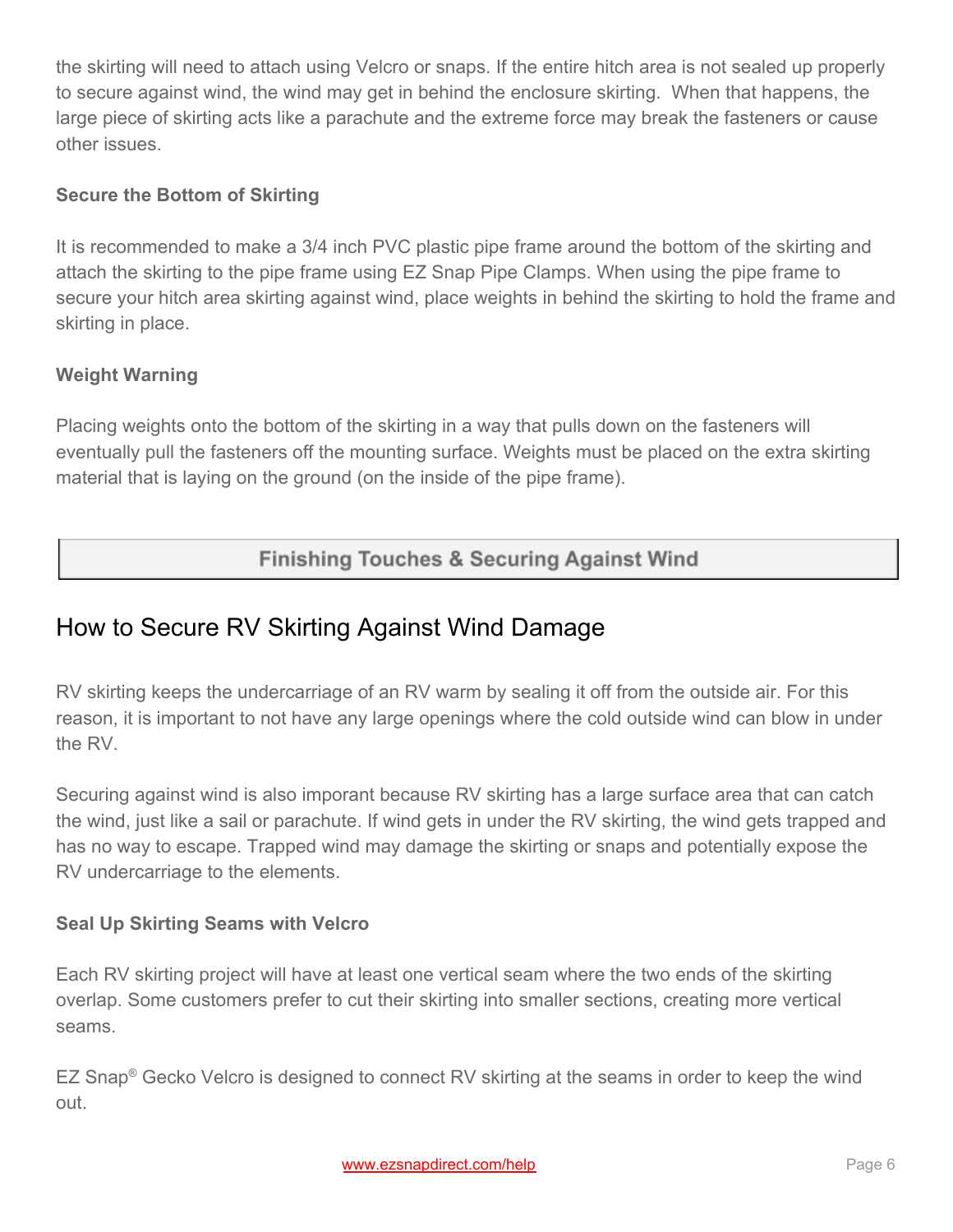## **Secure the Bottom Edge of Skirting with a Pipe Frame**

It is recommended to make a 3/4 inch PVC plastic pipe frame around the bottom of the skirting and attach the skirting to the pipe frame using EZ Snap Pipe Clamps. When using the pipe frame to secure skirting against wind, place weights in behind the skirting to hold the frame and skirting in place.

## **Weight Warning**

Weights must be placed on the extra skirting material that is laying on the ground (on the inside of the pipe frame). Placing weights onto the bottom of the RV skirting in a way that pulls down on the fasteners will eventually pull the fasteners off the mounting surface.

# Using EZ Snap ® Pipe Clamps to Finish Your RV Skirting Project Properly

Customers use various techniques to finish the bottom edge of the RV skirting and secure against wind. Over the years we've seen them all, but the best option we've seen is a 3/4 inch PVC plastic pipe frame around the bottom perimeter of the RV.

## **The Best Security Against Wind Damage**

Plastic pipes can be purchased inexpensive locally and they are easy to install, lightweight, and portable. Securing the bottom of the RV skirting with a plastic pipe frame is required in order to maintain your EZ Snap® warranty.

The EZ Snap pipe clamp system utilizes common 3/4 inch PVC plastic pipe & couplings to form a frame around the base of the RV skirting. Skirting is tucked under the pipe frame, hiding the pipe from view behind the skirting.

#### **How to Design a Plastic Pipe Frame**

Start with a rectangle pipe frame with the same dimensions as the bottom of your RV. If skirting any slide outs, add a 'T' connector directly below the short walls of each slide out. Add pipe sections the same length as the slide out walls and insert into the 'T' connectors.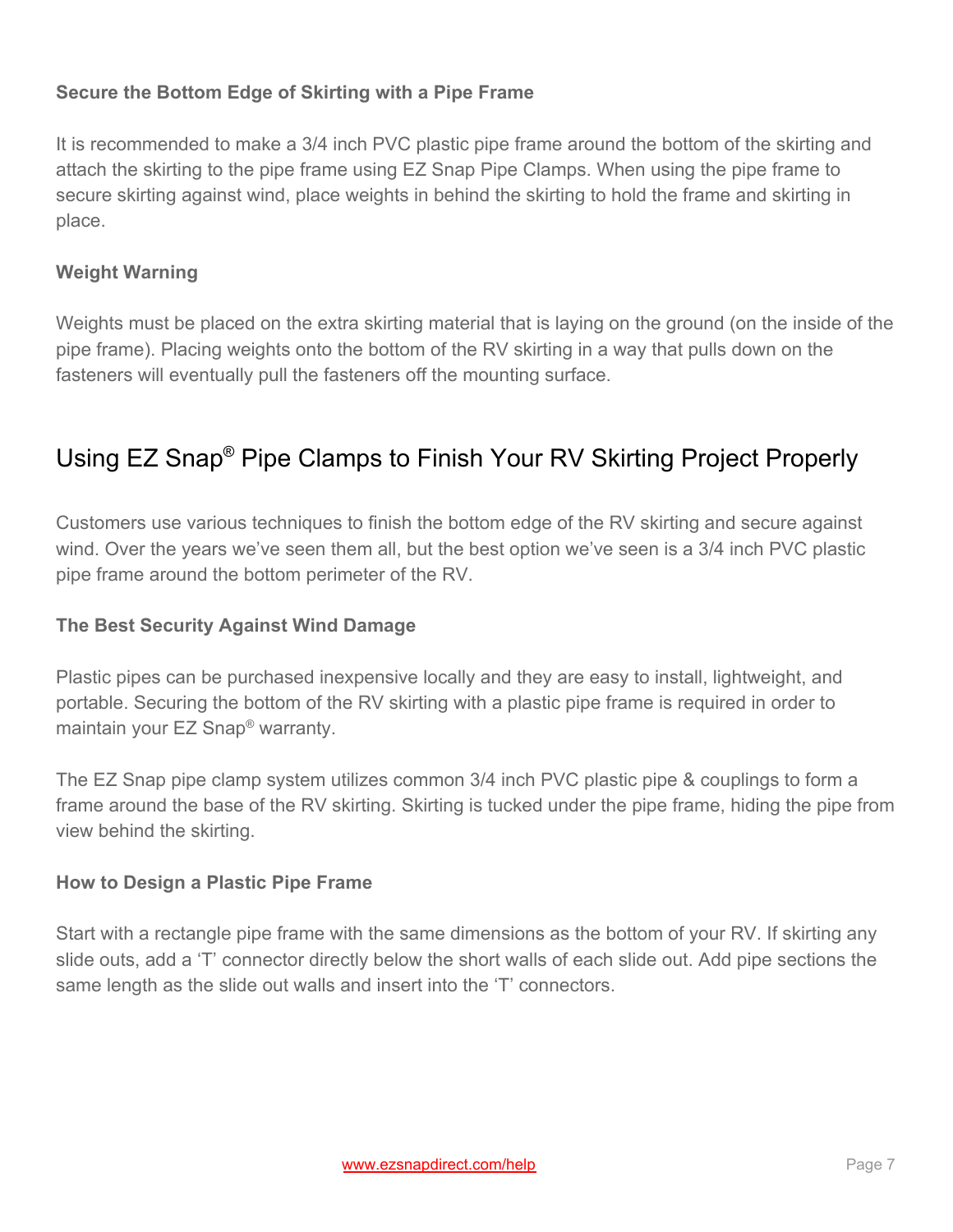

## **Pipe Frame for RV Skirting**

For added strength on larger RVs, it's a good idea to install another length of pipe or two from side to side under the RV (in the same direction as the axles). Connect these cross pieces to the main rectangular frame using 'T' connectors.

PVC pipe sections have a flange on one end for easy connections. Corner elbows and 'T' connectors can be used where needed. Friction fit works fine, so primer and glue are not required to hold the frame together.

## **EZ Snap® Pipe Clamps**

Once the skirting is installed and in the desired position, it's locked in place on the pipe frame using the EZ Snap pipe clamps. This technique provides an easy way to hold the skirting in place and keep the skirting in line around corners and slides.

Pipe clamps are placed every 2 to 3 feet around the perimeter. Ideally the skirting should just lightly touch the ground, providing a good seal around the bottom of your skirting.

## **Carefully Secure with Weights**

To secure RV skirting against wind, weights may be placed under the RV on the inside of the pipe frame. Weights should be placed behind the skirting in the corners and down the sides.

Weights must be placed on the extra skirting material that is laying on the ground. Placing weights on the bottom of the skirting in a way that pulls down on the fasteners will eventually pull the fasteners off the mounting surface.

Customers use a variety of different weights, including cement blocks, sand bags, water bags, wood, or even their summer tires.